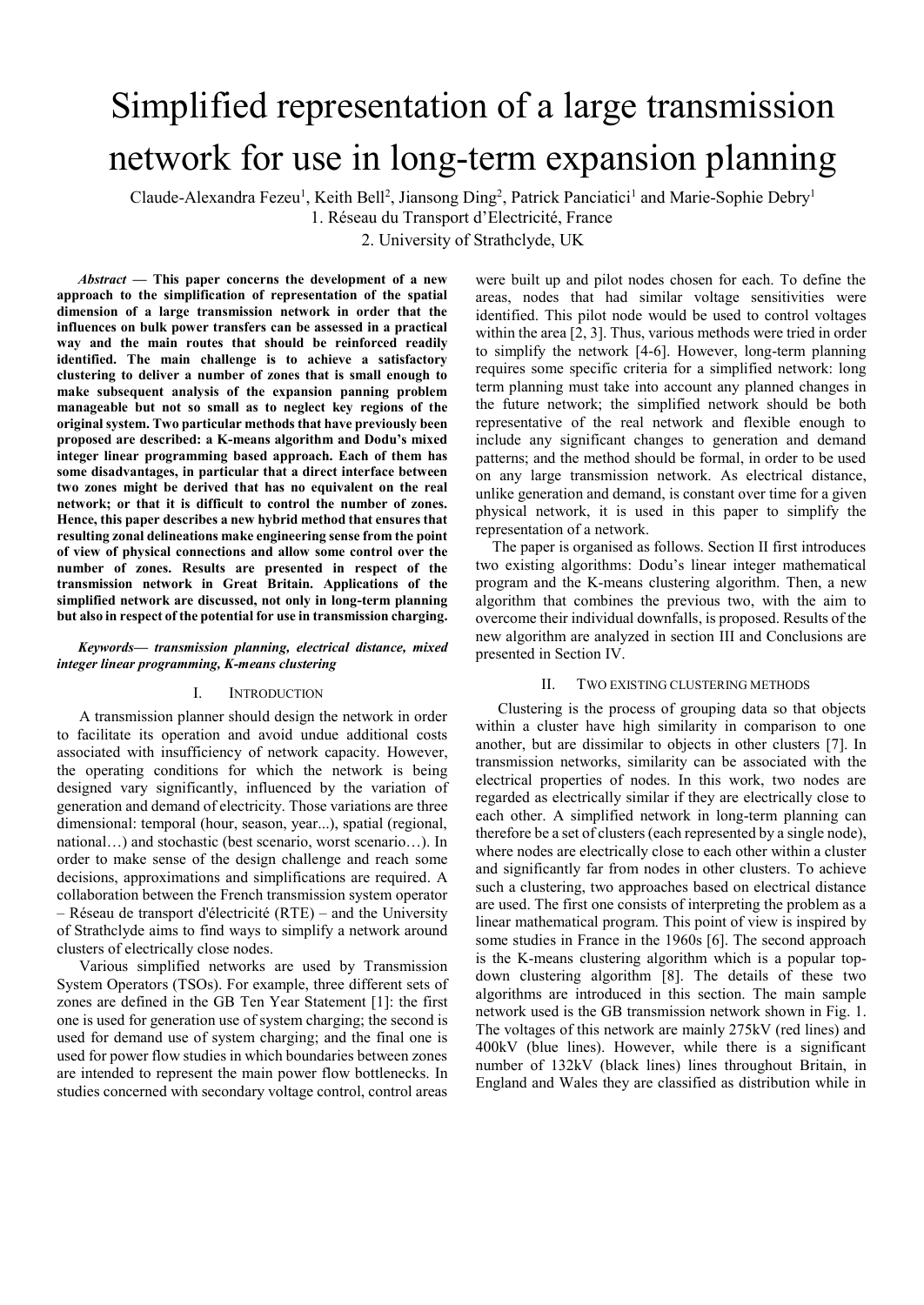Scotland they are classified as transmission. Thus, black lines appear in Fig. 1 only in the north.



Fig. 1 GB existing transmission network [\[1\]](#page-6-0)

#### <span id="page-1-0"></span>*A. Electrical Distance Matrix*

The term 'electrical distance' is most commonly connected with short-circuit computing issues or, more precisely, determination of the short-circuit contribution of individual generators. In fact, electrical distance is a fictitious quantity that can be used to represent certain properties of a real network [\[8\]](#page-6-6). This fictional quantity is calculated using a sensitivity matrix, e.g.  $[\partial v/\partial Q]$  or the impedance matrix  $[Z_{bus}]$ . (See, for example, [\[2,](#page-6-1) [3,](#page-6-2) [8,](#page-6-6) [9\]](#page-6-7)). This study uses the impedance matrix only but, the method is equivalent if using  $\left[\frac{\partial v}{\partial Q}\right]$  instead.

Given a small change in the current injected at a node *k*, the ratio of changes in voltages at nodes *i* and *j* can be found as  $\frac{Z_{ki}}{Z_{kj}}$ ,  $k \in [1, \ldots, n]$  where *n* is the number of nodes in the network [\[2\]](#page-6-1). This ratio is argued in [\[2\]](#page-6-1) to be reflective of the electrical coupling between nodes *i* and *j*, i.e. the electrical distance although the exact value found depends on the choice of *k*. In [\[2\]](#page-6-1) and [\[10\]](#page-6-8), it is further argued that the maximum attenuation between nodes *i* and *j* can be obtained by dividing the *i, jth* element of the impedance matrix by a corresponding diagonal element from the impedance matrix, e.g. :

$$
\frac{\Delta V_i}{\Delta V_j} = \frac{Z_{ij}}{Z_{jj}}\tag{1}
$$

where  $Z_{ij}$  is the *i, jth* element of impedance matrix  $[Z_{bus}]$ . However, although  $[Z_{bus}]$  is symmetrical, it cannot be assumed that  $Z_{ii}$  is equal to  $Z_{jj}$ 

If  $d_{ij}$  is the electrical distance between nodes *i* and *j*,  $d_{ij}$  is expected to show the following mathematical properties:

$$
\begin{cases}\nd_{ij} = d_{ji} \rightarrow symmetric \\
d_{ij} = 0 \rightarrow i = j \\
d_{ij} = \infty \rightarrow i \, far \, from \, j\n\end{cases} \tag{2}
$$

According to [\[10\]](#page-6-8), to fulfill properties from (2), the electrical distance  $[d_{ij}]$  may be defined as :

$$
d_{ij} = -\ln\left(\frac{Z_{ij}}{Z_{jj}}\frac{Z_{ji}}{Z_{ii}}\right) \tag{3}
$$

With this mathematical expression, the electrical distance is a quantity without units and is used in [2,3]. This expression has been chosen for this work because it is one of the more accurate ways to build electrical distance. Others ways are explained in [\[5\]](#page-6-9). However, more complex formulations make the computation slow and are judged not to be necessary for the work reported here.

### *B. Linear Integer Mathematical program*

In 1960, when trying to plan generation and the high voltage transmission network, French engineers faced the same problems as described above of having several spatial and temporal variables to take into account. They looked for a method to reduce the spatial variables by grouping electrically close nodes into clusters. They used a mathematical program approach.

The aim of this approach is to cluster together nodes that are electrically close to each other. A threshold of electrical distance  $\varepsilon$  is introduced such that for two nodes  $i$  and  $j$ , with  $d_{ij}$  the electrical distance between *i* and *j*:

$$
\begin{cases} d_{ij} \leq \varepsilon \to i \text{ and } j \text{ are compatible} \\ d_{ij} > \varepsilon \to i \text{ and } j \text{ are incompatible} \end{cases} \tag{4}
$$

To say that nodes *i* and *j* are compatible means they are similar (close) enough to be in a same cluster; to say they are incompatible means they are dissimilar (far enough apart) and cannot be in the same cluster. An integer number  $t_i$  is introduced to represent the index of the cluster to which the node *i* belongs, i.e. if node *i* is in the third cluster, then  $t_i = 3$ .

With the electrical distance matrix  $[d_{ii}]$  and a given threshold  $\varepsilon$ , the list of all pairs of incompatible nodes is built. That list is called *C*, thus:

$$
(i,j) \in C \to t_i \neq t_j \tag{5}
$$

If *k* is the total number of clusters, the aim of the study becomes:

*Min (the number of clusters k)*

Subject to:

$$
|t_i - t_j| \ge 1
$$
  
 
$$
1 \le t \le k
$$
 (6)

The problem can be solved by a linear integer program [\[11\]](#page-6-10). The objective function aims to obtain the minimum number of clusters such that two incompatible nodes are not in the same cluster. The approach is detailed in [\[6\]](#page-6-5). AMPL, a comprehensive and powerful algebraic modeling language for linear and nonlinear optimization problems, in discrete or continuous variables [\[12\]](#page-6-11), has been combined with a solver of integer linear programs, developed and used at RTE, PNE, to implement and test the clustering algorithm. .

This algorithm has been tested first on a small network (22 nodes) and then on the whole French network (7000 nodes). Results for the small network were found after a couple of minutes, while after 72 hours of computation, there was still no result for the entire French network. The speed of the algorithm needs to be improved. Especially for large networks, the number of possible combinations of nodes into clusters should be reduced in order to improve the computation time.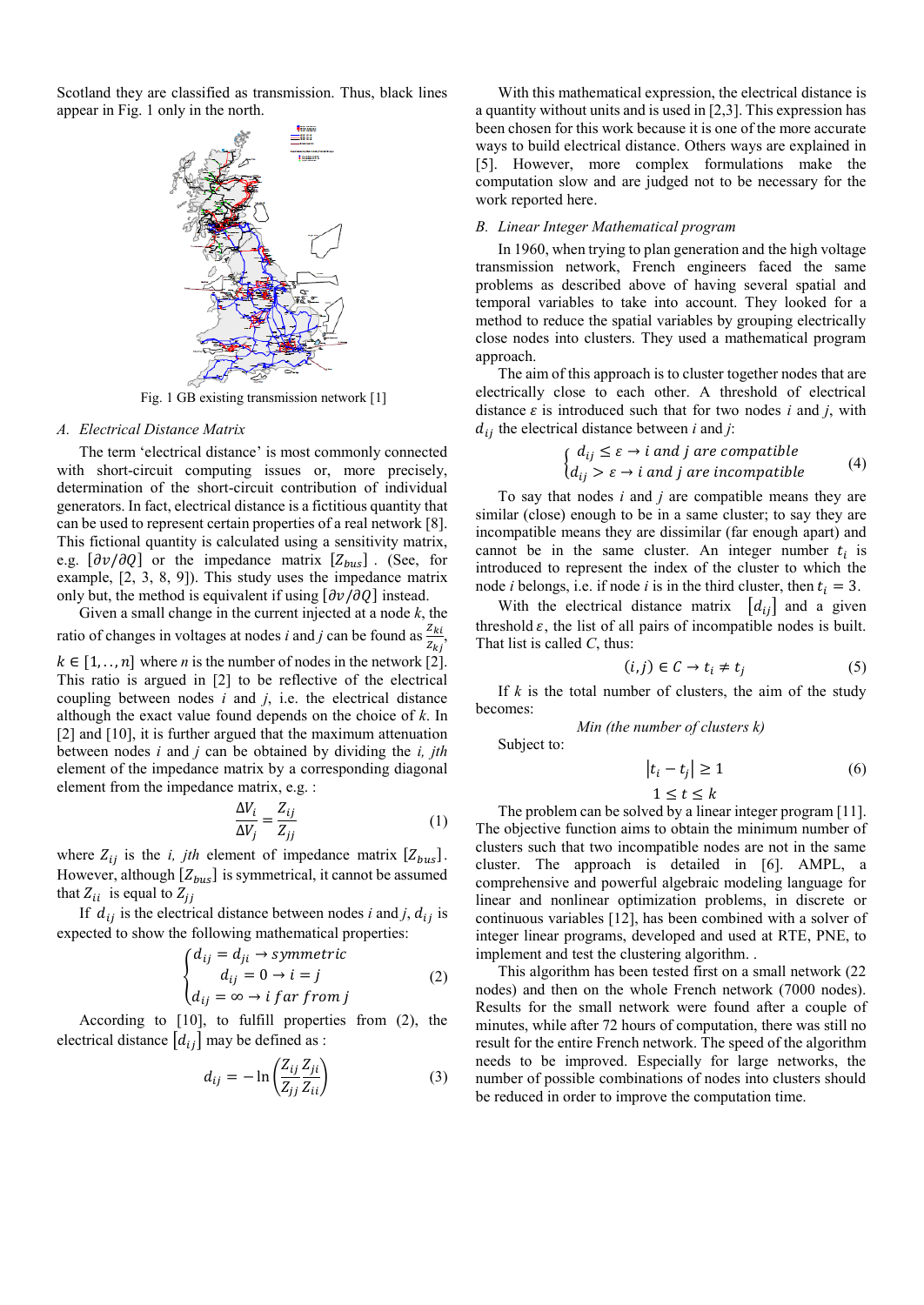Some operations may be done upstream from the program to reduce the number of nodes to be processed. A process dubbed 'pre-colouring' is introduced to find sets of nodes that are incompatible with each other the nodes that must be in different clusters. Nodes in different clusters have different 'colours'. The 'pre-colouring' proceeds as below and as shown in Fig. 2.

Before starting the operation, the electrical distance matrix L needs to be calculated and the threshold of the electrical distance  $\varepsilon$  needs to be defined. The details of this operation are: compare the element  $l_{ij}$  of matrix *L* with electrical distance  $\varepsilon$ . If  $l_{ij} > \varepsilon$ , nodes *i* and *j* are incompatible. Otherwise, they are compatible. Since the electrical distance matrix *L* is a symmetrical matrix, only the upper diagonal (or the lower diagonal) elements need to be checked. Once each element in either the upper or lower half has been checked, the number of other nodes that are incompatible with each node can be known. This number is defined as the "degree" of each node. 'Precolouring' now proceeds as follows:

- 1. All the nodes are sorted from the highest degree to the lowest degree.
- 2. Each node has two statuses: checked status (1 for checked and 0 for unchecked) and colour status (0 for uncoloured and an integer value larger than 0 representing the 'colour' of the node). Initially, all nodes are marked as unchecked and uncoloured.
- 3. Starting with the node with the highest degree, a value of 1 is assigned to its colour status and it is marked as checked.
- Move to the next unchecked node and compare it with all colored nodes. If the current node is not compatible with any of the colored nodes, assign a new color to this node. Mark it as checked. If a node is compatible with more than one coloured node, its colour is set to that of the first compatible coloured node that was found.
- 5. Continue the process until all nodes have been checked.

With the above pre-processing operation, the number of nodes to be clustered by using the linear programming method described in Section II.B has been decreased. The computation is faster. It now took less than 10 minutes to run the French network and a couple of minutes for the GB network. For the latter, superimposed on a map of GB network taken from [1], the resulting clusters are shown in [Fig. 3.](#page-2-0)

Despite the algorithm being fast and logically correct, the result is not physically correct. Cluster boundaries i[n Fig. 3](#page-2-0) are drawn in red. Green is used to represent some particular areas inside clusters. It can be seen fro[m Fig. 3](#page-2-0) that Area 1 and Area 2 have been allocated by the algorithm to be in the same cluster. However, although, for the given threshold value  $\varepsilon$ , they are electrically close (in this case by virtue of the 400kV system), they are not physically directly connected to each other but have a connection via Area 3 which is in another cluster. This result is not acceptable because it does not reflect the real network in which there is no physical connection between Areas 1 and 2. So, even after speed improvement, this method has drawbacks.



Fig. 2 The flowchart of "pre-coloring"



Fig. 3 The clustering result of the GB network

## <span id="page-2-0"></span>*C. K-means Clustering*

The K-means algorithm is one of the simplest unsupervised learning algorithms that solve the well-known clustering problem [\[8\]](#page-6-6). The procedure follows a simple and easy way to classify a given data set through a certain number of clusters (assume *k* clusters) fixed a priori. The main idea is to define *k* nodes called centroids, one for each cluster. Then, each point belonging to a given data set is associated with the nearest centroid to form a cluster. After the initial centroids have been selected randomly, an initial grouping can be determined by calculating the distance between each node and each centroid. Each node is associated with the centroid to which it is closest. All the nodes associated with a particular centroid form a particular cluster.

In order to improve the clustering, the centroids are adjusted. For each cluster *i*, this involves finding the node *l<sup>i</sup>* within the cluster for which the sum of distances to all the other nodes in the cluster is least, i.e.: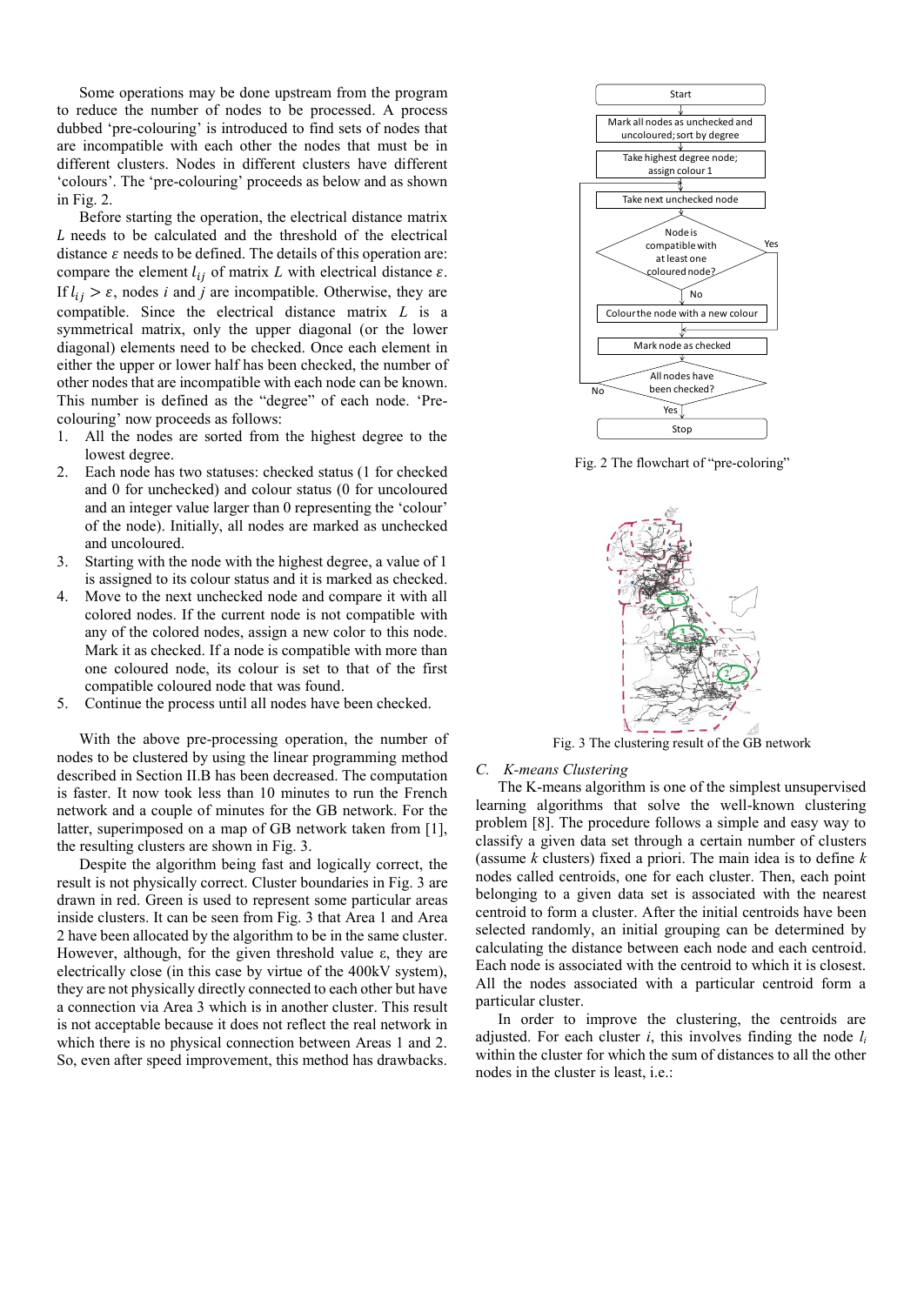$$
\sum_{l_i, m \in G_i, l_i \neq m} d_{l_i m} = \min_{(n \in G_i)} \sum_{(m \in G_i, m \neq n)} d_{nm} \tag{7}
$$

$$
i \in (1, \dots, k)
$$

Each new central node replaces the old centroid of the cluster it belonged to. In this way, a new list of k-centroids is built. Each node is then tested again to see which centroid it is nearest to. If it turns out that a node is nearer to the centroid for cluster *j* than for its initial cluster *i*, it is removed from *i* and put into *j*. When each node has been tested, there is a new set of clusters. If any of the clusters have changed, equation (7) should be applied again to find the new centroid for the cluster. The process continues until no centroids move.

This method has its inconveniences. In particular, the optimization depends on the initial number of centroids, *k*, and where they are initially placed. The algorithm adjusts nodes and clusters according to the first clusters obtained with the first centroids. To highlight the problem, the algorithm has been tested on a small network of ten nodes shown i[n Fig. 4](#page-3-0) and [Fig.](#page-3-1)  [5.](#page-3-1)

Consider the diamond, triangle and square nodes in [Fig. 4](#page-3-0) In [Fig. 4,](#page-3-0) the square and diamond nodes were chosen as initial centroids (case (a)). As the triangle node is closer to the diamond node than the square node, it is associated with the diamond node. I[n Fig. 5,](#page-3-1) the square and the diamond nodes were chosen as initial centroids (case (b)). This time the diamond nodes is closer to the square node. But, in reality, those three nodes are so close together that they should have been grouped in the same cluster. This result would have been obtained if only one of them had been an initial centroid.

To ensure that nodes in different clusters will be dissimilar and node in the same cluster will be similar, initial clusters have to be as far away from each other as possible [\[4\]](#page-6-3). For the previous example in [Fig. 4](#page-3-0) and [Fig. 5,](#page-3-1) an optimal clustering is represented i[n Fig. 6.](#page-3-2)



<span id="page-3-0"></span>Fig. 4 An example network of 10 nodes, simplified using the Kmeans clustering algorithm, with the first centroids chosen randomly – case (a)



<span id="page-3-1"></span>Fig. 5 An example network of 10 nodes, simplified using the *K*means clustering algorithm, with the first centroids chosen randomly  $-$  case (b)



<span id="page-3-2"></span>Fig. 6 Example of 10 nodes network, optimally clustered by the *K-*means algorithm, k=5

III. NEW HYBRID METHOD

## *A. Outline of the method*

The mathematical program described in section II.B gives results that are logically exact but electrically incoherent. The K-means results depend on the initial clusters. A new algorithm is therefore proposed that combines the previous two, with the aim to overcome their individual downfalls.

A more optimal choice of *k* centroids is to place these initial nodes as far away from each other as possible [\[13\]](#page-6-12). At the very least, in the context of the power network simplification problem described above, they should all be incompatible with each other. If the pre-colouring algorithm described in section II.B is used here, according to a given threshold value, it gives a list of pre-coloured nodes in which nodes of a certain colour are incompatible with nodes of a different colour. Moreover, for the given electrical distance threshold  $\varepsilon$ , the list gives the minimal number of clusters needed, which can help answer the question: what is an appropriate value of *k* in the K-means algorithm. The first set of *k* centroids can be chosen as one node of each colour where each colour represents a separate cluster. In this way, the electrical distance between each of the initial centroids will be at least  $\varepsilon$ .

Only those nodes near the boundary between two clusters and at a comparable distance between two centroids might be in different cluster. Clusters are iteratively refined using the Kmean algorithm as described above.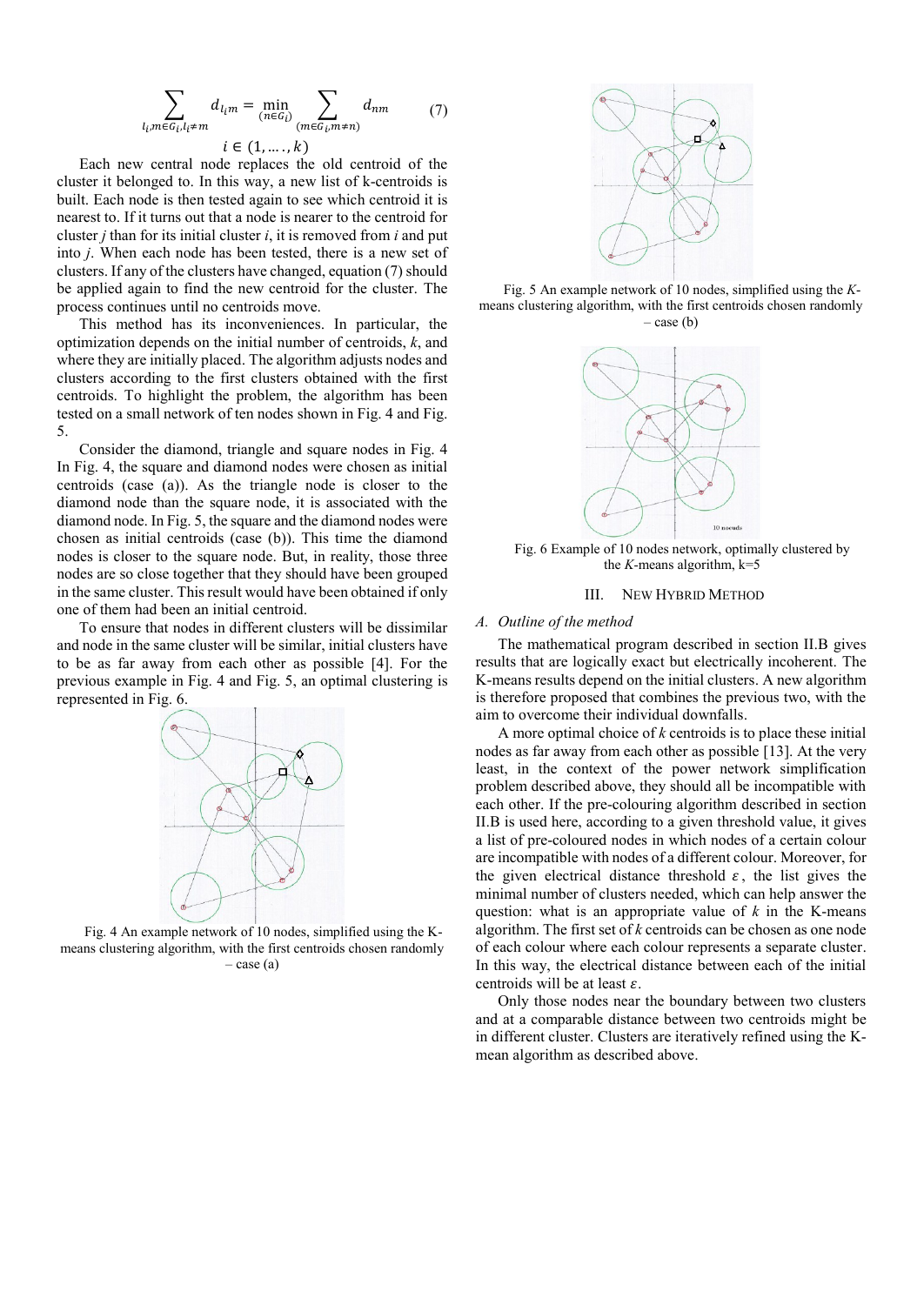# *B. Threshold of electrical distance*

A limitation of the above approach is that the pre-colouring needs the threshold of electrical distance to be given. This value is an input chosen by the user. The effect of this is illustrated in the following example.

The hybrid method is applied to the GB network shown in [Fig. 1](#page-1-0) with two values of threshold  $(\varepsilon)$  which are 30 *p.u.* and 20 *p.u.*. The results are shown in [Fig. 7](#page-4-0) and [Fig. 8](#page-4-1) respectively in which the clusters are represented by dashed purple lines. From these two figures, it can be observed that the smaller the threshold is, the more likely nodes are to be incompatible to each other which leads to the network having more clusters. As a consequence, more centroids are required to group the network. A criterion is required to choose the threshold suitable for the specific study



<span id="page-4-0"></span>Fig. 7 The clusters of GB network by using the hybrid method with  $\varepsilon = 30$  p.u.



<span id="page-4-1"></span>Fig. 8 The clusters of GB network by using the hybrid method with  $\varepsilon = 20 p.u.$ 

In order to find a criterion to determine an electrical distance threshold, the effect of different values of the threshold on the number of clusters obtained is observed below and two new indicators  $\alpha$  and  $\beta$  are introduced.  $\alpha$  is the normalized value of the number of clusters, i.e. number of clusters relative to the number of nodes in the original network, and  $\beta$  is the normalized value of the threshold, i.e. the value of the threshold

relative to maximum electrical distance between any two nodes in the network.  $\alpha$  and  $\beta$  are found by:

$$
\begin{cases}\n\alpha = \frac{k}{n} \\
\beta = \frac{\varepsilon}{d_{max}}\n\end{cases}
$$
\n(8)

where:

*n*: the number of network nodes

 $d_{max}$ : the maximum electrical distance between two nodes  $\varepsilon$ : the threshold of electrical distance between two nodes *k*: the number of clusters obtained after computation.

Two network models are used to evaluate the relationship between  $\alpha$  and  $\beta$ : the GB network which has multiple voltage levels, and a part of the French transmission network which has 1126 nodes most of which are at 400kV. The results for these two networks are shown in [Fig. 9](#page-4-2) and [Fig. 10](#page-4-3) respectively which show the value of  $\alpha$  for given values of  $\beta$ . The red dotted line is the trend of the black curve. For GB network,  $d_{max}$  is equal to approximately 200 *p.u*. while the French network's  $d_{max}$  is 7 p.u.. The maximum electrical distance is much longer in the GB model due to the inclusion of 132kV circuits in the north plus 275kV. For comparison, the trend of α versus β for the northern part of GB is shown in Fig. 11. (The maximum electrical distance in this network model is still around 200 *p.u*.).



<span id="page-4-2"></span>Fig. 9 The relationship between  $\alpha$  and  $\beta$  for the GB network whose maximum electrical distance is approximately 200 *p.u.*



<span id="page-4-3"></span>Fig. 10 The relationship between  $\alpha$  and  $\beta$  for the French network whose maximum electrical distance is 7 *p.u.*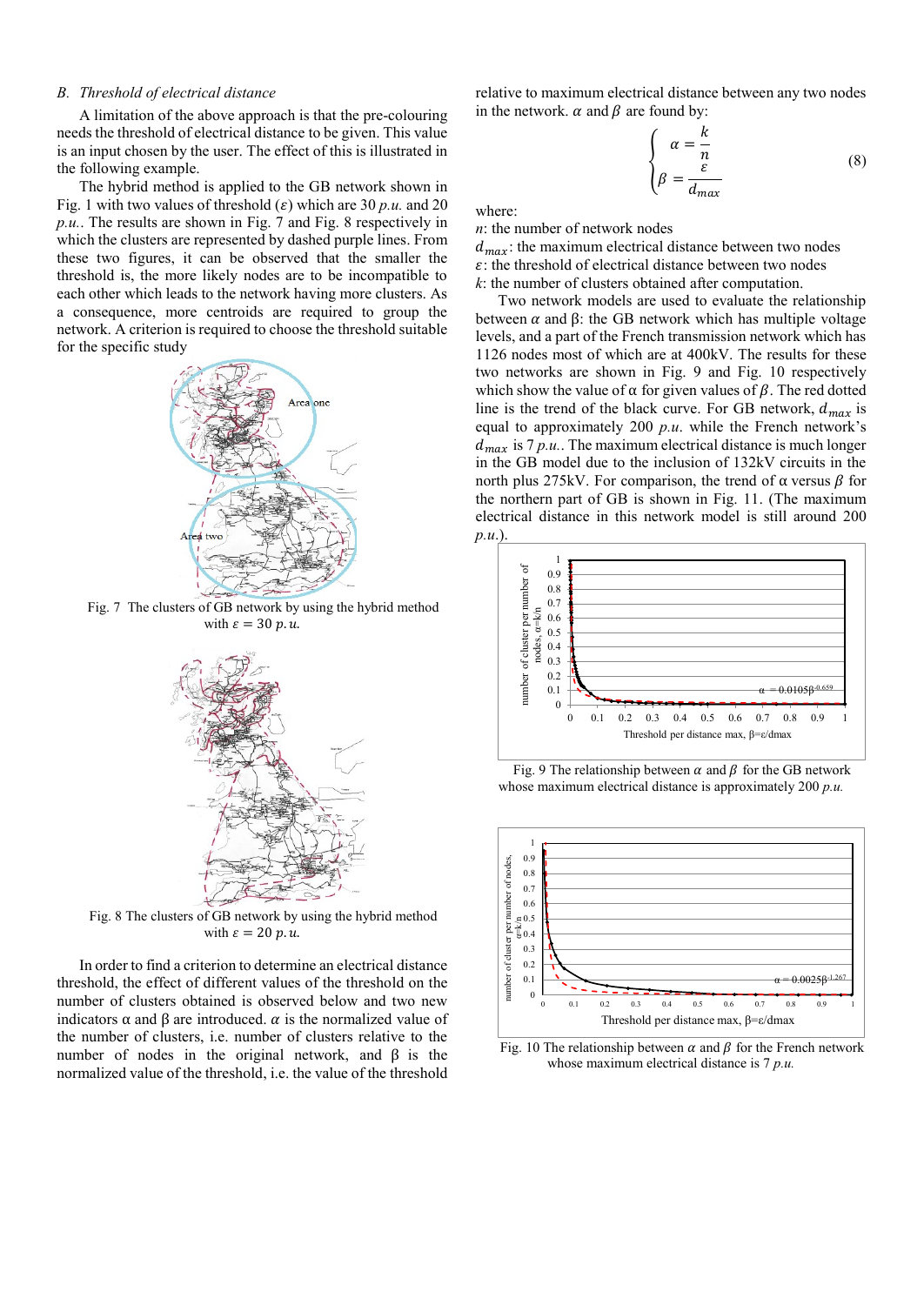

<span id="page-5-0"></span>Fig. 11 The relationship between  $\alpha$  and  $\beta$  for the northern part of the GB network, mainly 132kV, whose maximum electrical distance is approximately 200 *p.u*

 The curves in Figs. 9-11 are exponential. The equations of the [Fig. 10](#page-4-3) and [Fig. 11](#page-5-0) curves are approximately:

$$
\alpha = 0.0025 \times \beta^{-1.3}
$$
  

$$
\alpha = 0.0075 \times \beta^{-1.1}
$$

 They are very close to each other. Although it has not been rigorously tested for many different transmission networks, it may be expected that all curves have approximately the same trend, at least when the networks comprise only one or two voltage levels (discussed in the next section); then, in order to achieve a network simplification to give approximately a certain number of clusters, users should calculate the maximum electrical distance in the network for which the number of nodes is already known, and use the curves to identify an appropriate threshold value ε. For example, if the desired number of clusters is one twentieth of the number of nodes, then  $\alpha = 0.05$ , which leads to the corresponding value of  $\beta$ , and hence the value of  $\varepsilon$ to use in the simplification process.

### *C. Voltage level*

In the results shown in Figs. 7 and 8, it can be seen that, unlike when Dodu's linear integer programming method was applied in its original form, the nodes are physically linked to each other within same cluster. In addition, the results are determined by voltage level.

In [Fig. 7,](#page-4-0) the northern and southern areas of the system are shown (by mean of solid, blue circles). The northern network operates at a lower voltage level (132kV and 275kV with some 400kV) than the southern network (all 275kV and 400kV). It can be seen that there are many more clusters in area one than in area two, although area two is physically bigger than area one.

The main purpose of network simplification for long-term planning is to identify the main regions that tend to import or export power under different future operational conditions and market scenarios. The areas found by a clustering algorithm such as those described above should contain the main generation and demand centres as well as showing the strength of connection between. The electrical distance method succeeds in doing the latter but fails in the former if multiple voltage levels are included in the original network model, and these voltage levels are not well spread across the network.

A system planner using a network simplification method may choose to exclude lower voltages, e.g. sub-transmission and distribution voltages, when calculating the electrical distance of the transmission network. For many systems, this represents little contradiction between the function of the simplification process and the aims of long-term planning since the distribution or sub-transmission systems generally do not interconnect main generation or demand centres. However, for both geographical and historical reasons, in the north of Britain especially in the north of Scotland, large areas are covered by 132kV lines that do form part of the main interconnected network. This will not always be the case, though, as the connection of wind generation in the north is driving investment in additional transmission capacity, including uprating to 275kV and 400kV [1]. A 'naïve' application of the electrical distance would actually have helped to reveal this need – a threshold value of over 20 *p.u.* ( $\beta \ge 0.1$ ) i[n Fig. 9](#page-4-2) leads to some clusters in lower voltage level while nodes at higher voltage levels are hardly partitioned at all. The threshold needs to be less than 10 *p.u.* ( $\beta \le 0.05$ ) for the high voltage network in Fig. [9](#page-4-2) to be partitioned. However, one of the things the electrical distance based clustering can do is to reveal the likely main bottlenecks restricting power flow; the density of clusters in the north of Britain would have confirmed what is true, that the network there is relatively weak.

#### IV. CONCLUSIONS

The study reported here has sought to develop a methodology to reduce the size of a large network in order that long-term network planning studies can be more easily carried out. In addition, in order that planning studies can be carried out by a number of different transmission owners responsible for different parts of a large network and to enable a new round of studies after any changes to the network, the methodology developed should be easy to apply in a consistent way.

In order to avoid dependency on a particular scenario of generation capacity or its dispatch, the methodology developed is based on electrical distance with the objective being to identify groups of nodes that are electrically close to each other and can each be represented in a simplified planning model by a single node.

It is concluded that two clustering approaches described in the literature, one based on a linear integer programming approach to the minimization of the number of clusters in which nodes that are closer to each other than a certain threshold are associated with each other, the other on K-means clustering, have significant limitations. In the case of the former, it is that nodes can be placed within the same cluster even when they are physically connected only via nodes in a different cluster. In the case of the latter, it is that the results depend to a large extent on the choice of the initial set of centroids.

A hybrid method has been proposed that uses the idea of a threshold of electrical distance from the first method to determine the initial set of centroids for the K-means clustering.

In testing on the GB transmission network, it is revealed that, in a network with multiple voltage levels, the highest voltage level might all be included within a single cluster